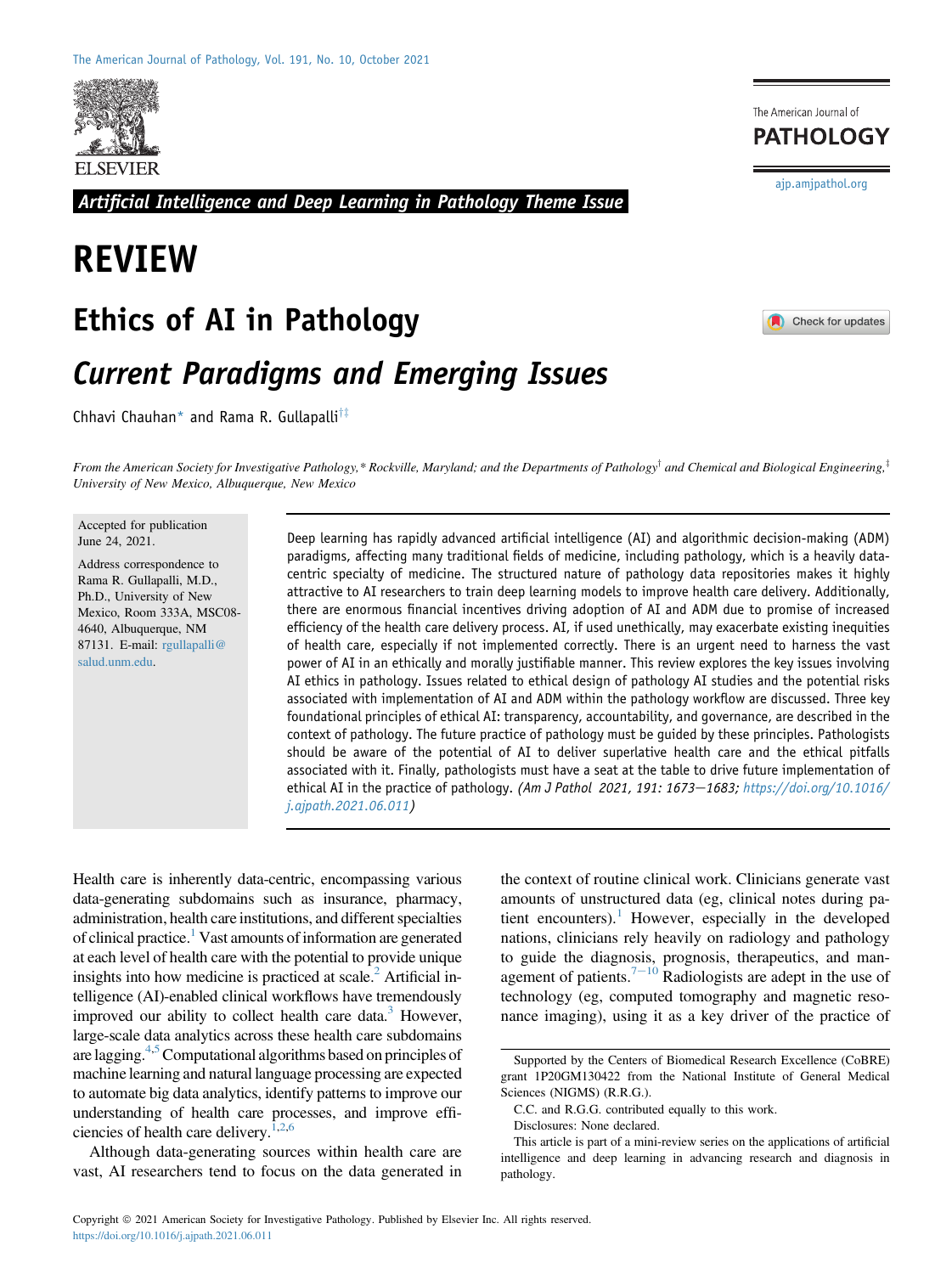radiology.  $8-11$  $8-11$  $8-11$  Technological innovation is playing an increasingly dominant role in the practice of pathology as well. Both radiology and pathology are image-intensive specialties that make extensive use of image data for patient care via specialist-generated interpretations. Although radiology is further along the path of digitization and management of medical images, pathology is increasingly moving along the same path. $8,10-13$  $8,10-13$  $8,10-13$  $8,10-13$  $8,10-13$  The heavy reliance on images and digitization makes these two health care specialties most attractive to AI researchers for testing emerging ideas of imaging AI research. Imaging AI algorithms have seen the greatest amount of research and advances over the past decade. The confluence of abundant imaging data, ever-increasing cheap and powerful computational capacity, and advancing algorithmic AI research make radiology and pathology prime targets for disruptive innovation of health care AI applications over the next decade.[7,](#page-9-6)[9](#page-9-9)[,14](#page-9-10)[,15](#page-9-11)

The second arm of the practice of pathology (in addition to image-intensive anatomic pathology) is the area of clinical laboratory medicine. Automation in clinical laboratory medicine has been well underway for many decades, resulting in vastly improved efficiency in delivering patient test results. In emerging fields such as precision medicine, there is great interest in the use of genomics and other forms of -omics data for both diagnosis and prognosis, with the use of information at a molecular level.<sup>[16](#page-9-12)</sup> The new frontier of omics technologies is a true big data specialty with vast amounts of omics patient data generated in each encounter.[17,](#page-9-13)[18](#page-10-0) The field of bioinformatics focuses on algorithmic computational methods to manage and interpret such omics data in various clinical settings. AI researchers are highly interested in using AI-based methods to under-stand omics data in the context of patient health care.<sup>[16](#page-9-12)[,19](#page-10-1)</sup> Perhaps the ultimate challenge in the use of AI-enabled health care is to synthesize both imaging and genomics data from a patient to provide novel insights into clinical outcomes and management.<sup>[17](#page-9-13)[,18](#page-10-0)[,20](#page-10-2)</sup> Many such efforts are currently underway.

Although the potential of AI-based algorithms to effectively manage and interpret big data in health care is considerable, there are significant downsides to using such a powerful technology without the necessary ethical and moral safeguards.<sup>[5,](#page-9-4)[21](#page-10-3)–[24](#page-10-3)</sup> There is increasing unease with the unrestricted use of AI in health care, especially regarding ethical issues such as patient privacy, exacerbation of race and gender inequities, and patient safety outcomes. The broader field of AI ethics is focused on the use of AI technologies to ensure development in an ethically and morally appropriate manner to benefit society at large. Issues surrounding AI technology misuse have both common themes across specialties and also reflect more specific specialty-centric concerns. Thus, the development of AI ethical guidelines requires the participation of domain experts (eg, practicing pathologists) to develop specialtycentric guidelines for the ethical use of AI technologies.

Key participants in enabling ethical AI technologies include AI researchers, pathologists, clinicians, institutional administration, professional societies, and, finally, the patients themselves. The AI ethics paradigm and the participants involved in this interactive process of development are illustrated in [Figure 1](#page-2-0). Some of the key definitions associated with topics of AI and ethics discussed in this paper are listed in [Table 1](#page-3-0) to better inform the reader.

While writing this paper, an article was identified with a similar thematic focus examining the role of AI ethics in pathology and laboratory medicine.<sup>[25](#page-10-4)</sup> The article by Jackson et al<sup>[25](#page-10-4)</sup> discusses AI ethics from a traditional bioethicist's perspective, relating to the core principles of bioethics as laid down in the Belmont report ([https://www.hhs.gov/ohrp/](https://www.hhs.gov/ohrp/regulations-and-policy/belmont-report/read-the-belmont-report/index.html) [regulations-and-policy/belmont-report/read-the-belmont](https://www.hhs.gov/ohrp/regulations-and-policy/belmont-report/read-the-belmont-report/index.html)[report/index.html](https://www.hhs.gov/ohrp/regulations-and-policy/belmont-report/read-the-belmont-report/index.html), last accessed June 24, 2021). In contrast, the current review focuses primarily on AI ethics from the perspective of ongoing developments in the area of AI research and algorithmic decision-making (ADM), and discussing its potential impact on the future practice of pathology. Thus, these articles are complementary. Hopefully, this review will encourage the interested pathologists to become involved in this emerging area to help guide the future development of AI algorithms in the practice of pathology.

This review first discusses the issues of AI ethics from the perspective of an AI researcher interested in AI-enabled pathology. It then addresses issues of AI ethics and research pertinent to a practicing pathologist, including risks of AI to the practice of pathology. Finally, it discusses AI ethics issues relevant at a professional society or institutional level to guide the safe development and deployment of AI in pathology.

## Ethical AI Study Designs in Pathology

This section reviews issues in AI pathology research based on the principles of ethical AI design. There are a multitude of imaging-based pathology AI studies underway, with many more to come, and it is worthwhile to remember that the key ethical issues involved must be reviewed before initiating such studies.

#### Inclusive AI Design and Bias

Pathology is highly data-centric, making use of both clinical and phenotypic (histomorphologic) data elements to enable the traditional practice of pathology. However, there is an increasing appreciation for the need to place a classical pathology expert diagnosis in a broader context by integrating additional patient data elements as part of routine diagnostic workflow (eg, molecular biomarker information at an individual and population level). <sup>26–[28](#page-10-5)</sup> There is also a need to include additional data elements such as lifestyle and socioeconomic data to improve research categories such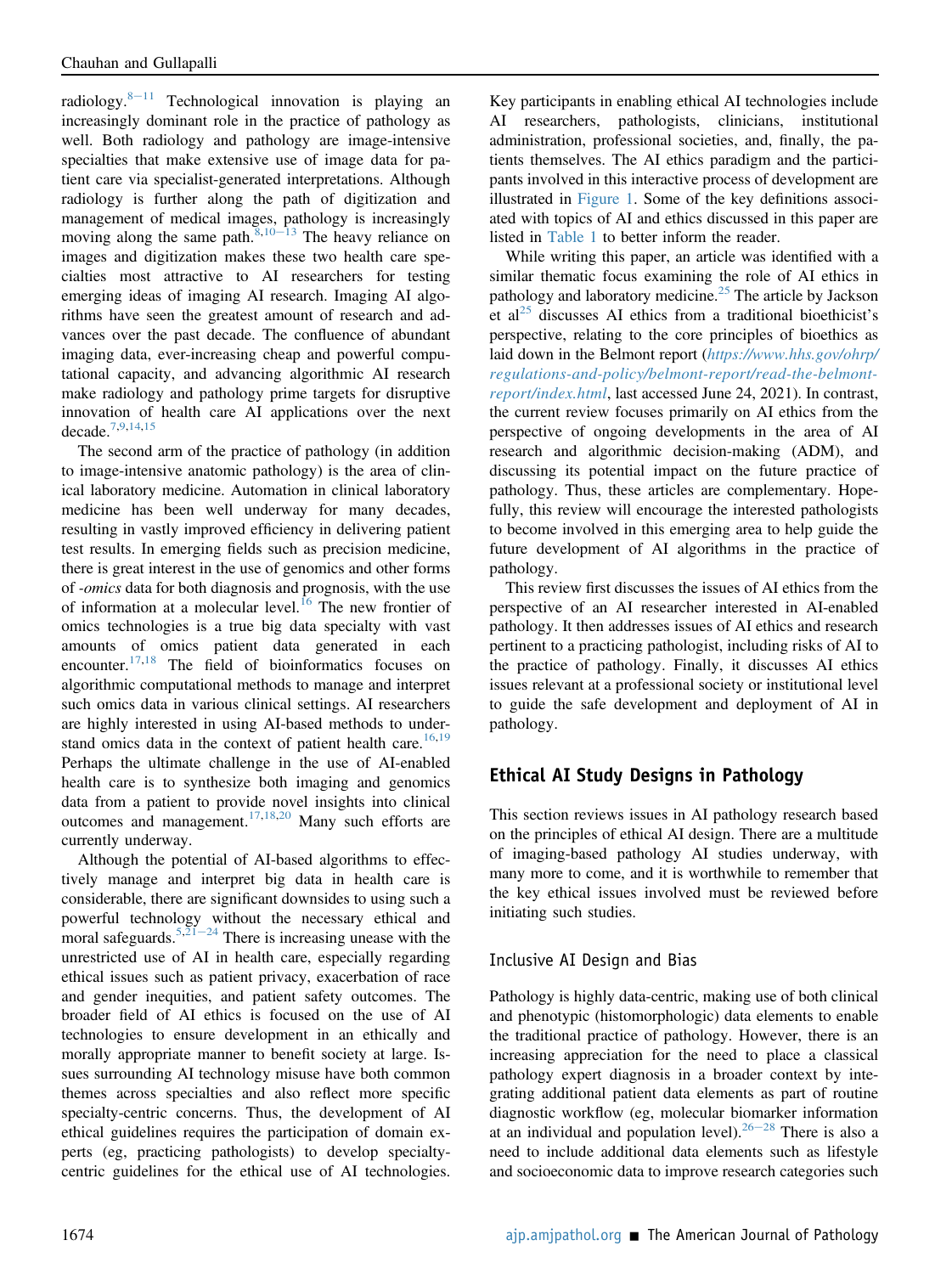<span id="page-2-0"></span>

Figure 1 Key participants and issues of emerging importance in the study of artificial intelligence (AI) ethics in pathology. Understanding the ethical issues shown at the center of the image is critical to enable a robust framework of AI implementation within pathology practice. These topics are common across various fields of study and also unique within the context of each specialty. Interactions between the various participants (patients, AI researchers, pathologists, and institutions) are central to developing a comprehensive framework of understanding AI ethics in pathology.

as cohort description, methods applied, and patient outcomes within the domains of pathology and precision medicine. Such complex, cross-domain data handling and integration are perfectly suited for the use of AI algorithms. A key strength of AI and ADM is their ability to enable integrative cross-domain analyses of diverse research data sets that are perhaps not amenable easily to a human mind. However, one must be careful while conducting such studies, as the complexity of these cross-domain data sets may lead to introduction of bias that can manifest in two major ways. $29,30$  $29,30$ 

These biases include those inherent to the AI algorithm itself and biases arising within the data sets used for the purpose of training the AI algorithm. The former does not usually have ethical implications but rather is necessary to understand the inner-workings of an AI algorithm. For example, the popular k-means clustering algorithm works best with data form clusters that are roughly spherical and similar in size; however, sometimes they may not. $31$  This is not an ethical dilemma; it is simply a function of how the algorithm works. Similarly, deep learning (DL) networks typically have tunable variables (known as hyperparameters) integral to the AI algorithm that must be assigned on an *ad hoc* basis by human beings as a part of the AI research study. These are conscious choices on the part of the AI researcher; however, in some cases, ingrained, and sometimes unconscious, biases may creep in with the potential to result in cascading downstream effects unforeseen by the AI researchers.

From an AI ethics point of view, the key critical issues relating to algorithmic bias occur mainly in the context of data sets used for a research study.<sup>[29,](#page-10-6)[30](#page-10-7)[,32](#page-10-9)</sup> Both sample choice and valuation play a role in this regard. For example, if a data set has category imbalance (ie, a study that is composed mainly of adult white male subjects due to factors such as sample availability and socioeconomic factors of health care access), then the results of the AI algorithm trained on such data may not be accurate when implemented on the population as a whole. Results from such a homogeneous research study might inadvertently disadvantage a minority subpopulation. The second problem is related to underspecification ([Table 1](#page-3-0)), which describes a phenomenon in which an AI-training data set is not provided with all of the necessary parameters. For example, if genetics of a population were a key factor in categorization of histology images, not including those details would lead to an incompletely trained AI model. Underspecification can thus lead to faulty correlations in predicting clinical outcomes. Another example: in trying to weigh the importance of various factors in determining the extent of disease, one might consider that a subpopulation that spends less on medical care might be a healthier one. However, it is just as likely, if not more so, that the subpopulation spending less on medical care is not healthier, but from a lower socioeconomic group, and cannot afford costly care. Issues such as these mandate a deep understanding on the part of the AI researcher seeking to train DL algorithms to improve the practice of pathology. It also behooves pathologists to be aware of such issues that may result in a skewed interpretation while using an AI algorithm in pathology practices.

In 2016, Arkansas approved the use of an algorithmbased program designed by InterRAI, a nonprofit coalition of health researchers from around the world, to determine the care hours needed by patients with limited mobility (The Verge, [https://www.theverge.com/2018/3/21/17144260/](https://www.theverge.com/2018/3/21/17144260/healthcare-medicaid-algorithm-arkansas-cerebral-palsy) [healthcare-medicaid-algorithm-arkansas-cerebral-palsy](https://www.theverge.com/2018/3/21/17144260/healthcare-medicaid-algorithm-arkansas-cerebral-palsy), last accessed June 24, 2021). However, the AI algorithm was limited in its utility because it assigned variable scores for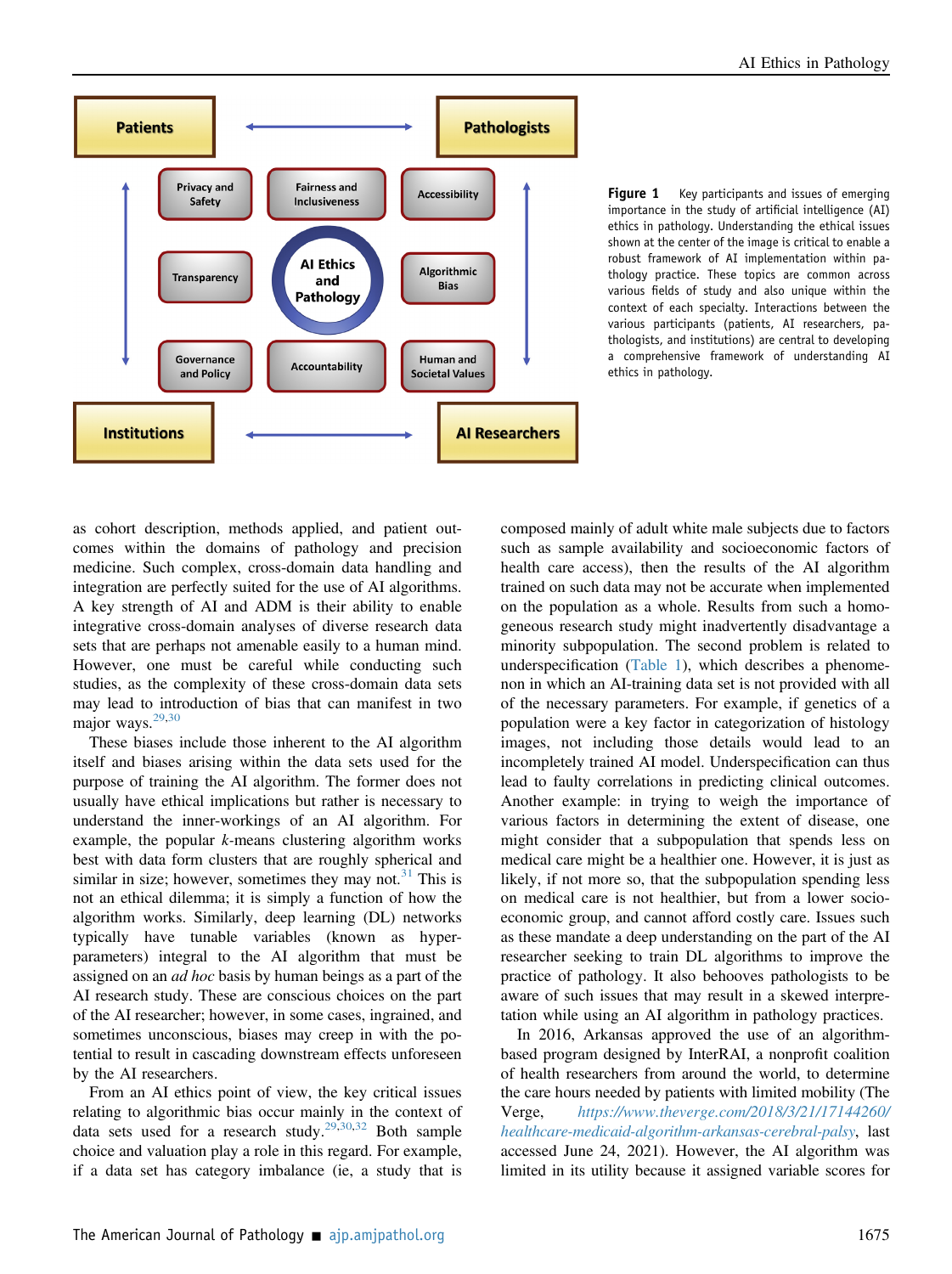<span id="page-3-0"></span>

|  | Table 1 Brief Description of the Key Terms Used in This Review Explaining AI, Ethics, and Pathology |  |  |  |  |  |  |
|--|-----------------------------------------------------------------------------------------------------|--|--|--|--|--|--|
|--|-----------------------------------------------------------------------------------------------------|--|--|--|--|--|--|

| Terminology             | Explanation                                                                                                                                                                                                                                                                                                                                               |  |  |
|-------------------------|-----------------------------------------------------------------------------------------------------------------------------------------------------------------------------------------------------------------------------------------------------------------------------------------------------------------------------------------------------------|--|--|
| Artificial intelligence | Intelligence emulated or simulated by the use of technological means. Computational machinery is<br>used to achieve intellectual autonomy and independence of thought similar to that seen in humans                                                                                                                                                      |  |  |
| Algorithm               | A set of step-wise commands to accomplish a specific task/goal/objective. In AI, algorithms are the<br>programming code that enable the functionality of an objective task and are key to emulating<br>intelligence in an artificial manner                                                                                                               |  |  |
| <b>Bias</b>             | Discrimination in favor or against a set of outcomes in a particular setting. In AI ethics, this often<br>refers to the ability of the AI algorithm to discriminate against individuals, groups, or populations<br>based on the design of the original algorithm                                                                                          |  |  |
| Big data                | Big data refers to data produced by an automated and repetitive technological process. Big data may<br>be quantified in terms of the abundance of the data size generated. In pathology, some examples of<br>big data are a digital pathology whole slide image repository, or databases containing complete<br>blood counts across a population and time |  |  |
| Data privacy            | The moral, legal, and ethical expectations to maintain confidentiality of data collected from either<br>individuals or non-individual resources. In pathology, institutions responsible for the collection of<br>patient laboratory data are tasked with the responsibility to ensure data privacy at individual and<br>population levels                 |  |  |
| Data-shifts             | A concept referring to the change in the data distribution between training and real-world data sets in<br>AI algorithm development                                                                                                                                                                                                                       |  |  |
| Digital pathology       | An emerging paradigm of pathology focused on digitization of traditional glass-based slides read by<br>pathologists. Digitized slide data can be stored, viewed, and shared in real time, leading to<br>enhanced efficiency of the sign-out process                                                                                                       |  |  |
| <b>Ethics</b>           | A branch of philosophy studying the concepts of right and wrong human behavior in a systematized<br>manner                                                                                                                                                                                                                                                |  |  |
| Machine learning        | Computational algorithms that are capable of automated learning processes through iterative feedback<br>of data without (or with minimal) human intervention                                                                                                                                                                                              |  |  |
| Underspecification      | Failure to specify adequate details in the context of a training set of an AI algorithm                                                                                                                                                                                                                                                                   |  |  |

AI, artificial intelligence.

people with similar disabilities and made several erroneous decisions in calculating care hours needed, resulting in lifechanging outcomes for hundreds of patients. There was no explanation offered to the patients, as the standards for use were neither clearly defined nor disclosed to all stakeholders. This precluded identification and rectification of these errors in a timely fashion. AI researchers must consider such high-level factors related to inclusivity and algorithmic bias while designing AI studies using pathology-based data.

Algorithmic bias, and statistical bias in general, is an illunderstood topic. It is perhaps unrealistic to expect a busy practicing pathologist to be well-versed in the various nuances of algorithmic and/or statistical bias. The solution to the issue of algorithmic bias may thus fall primarily on the shoulders of regulatory agencies [eg, the US Food and Drug Administration now identifies Software as a Medical Device ([https://www.fda.gov/medical-devices/digital-health-center](https://www.fda.gov/medical-devices/digital-health-center-excellence/software-medical-device-samd)[excellence/software-medical-device-samd](https://www.fda.gov/medical-devices/digital-health-center-excellence/software-medical-device-samd), last accessed June 24, 2021)] to approve sustainable AI-enabled workflows. However, pathologists must realize the potential of bias to manifest itself over long-term use of unregulated AIenabled pathology workflows. AI researchers, as well as vendors, must partner with pathologists to obtain practical perspectives to identify and remedy potential sources of long-term bias in AI pathology algorithms. There are multiple complementary efforts underway in professional pathology organizational committees [eg, Digital Pathology Association, the College of American Pathologists (CAP)] tasked with understanding the use of AI within the practice of pathology.

#### Race in Ethical AI Design

Another key variable to consider while designing AI workflows in pathology is the impact of race. AI model performance deterioration may occur due to issues related to data shifts, faulty correlations, and underspecification [\(Table 1\)](#page-3-0) that limit the eventual utility of the AI algorithms in pathology classification studies. These limitations become even more striking in health care data incorporating complexities such as underlying physiological effects as well as genetic factors of disease predisposition. These complexities are further compounded when these data are analyzed without due consideration of race and ethnicity.

Although, historically, race has been considered to be a social construct without any biological basis, evidence suggests that it is tied to genetics. $33$  Studies presented by AI researchers such as Joy Boulamwini and Timnit Gebru have made it evident that the AI systems and the defined parameters should be tested intersectionally with race, to determine their efficacy and broad utility beyond the use in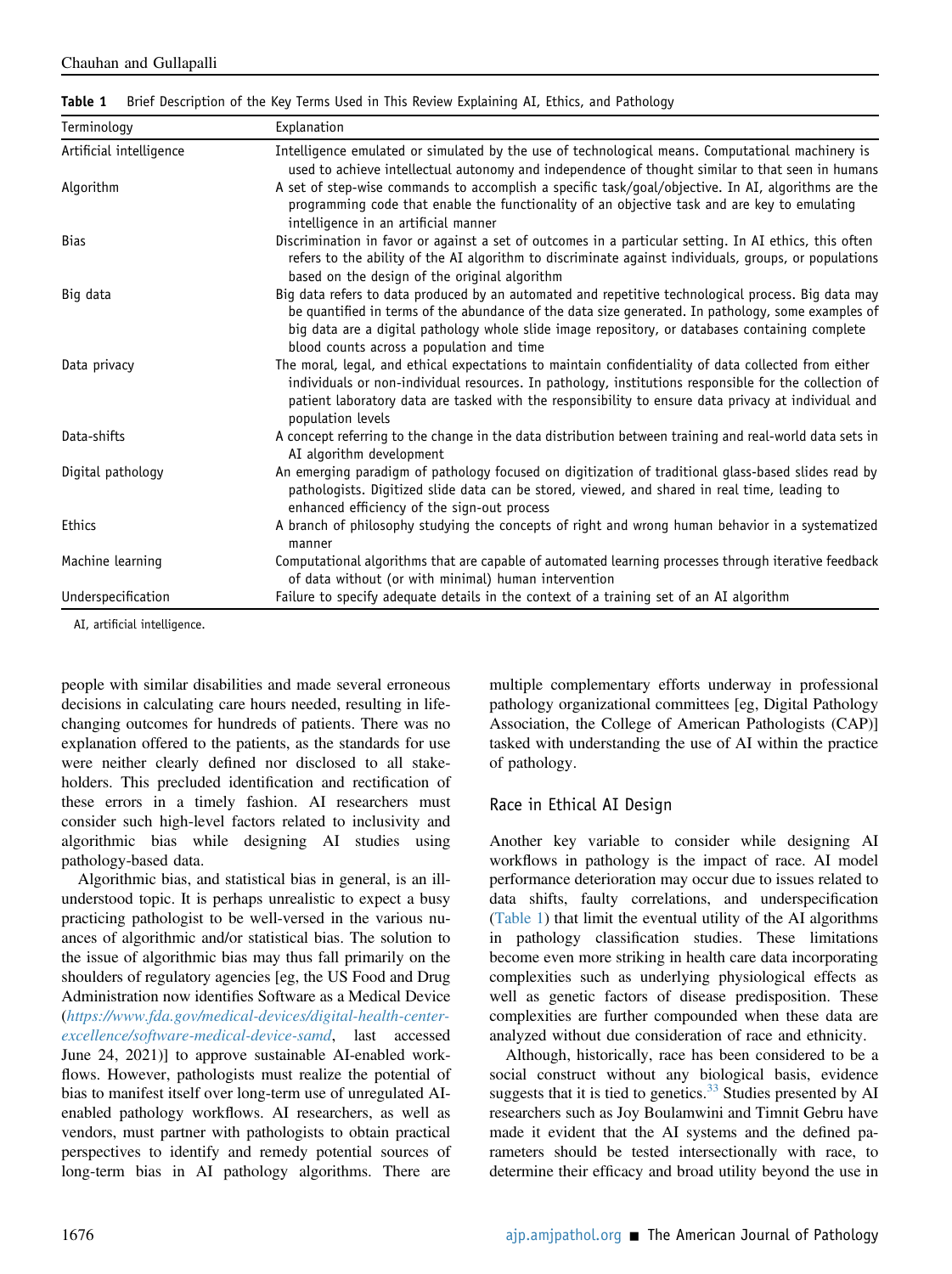training data sets alone.<sup>[34](#page-10-11)</sup> In light of the current global coronavirus disease 2019 (COVID-19) pandemic, the Centers for Disease Control and Prevention has placed emphasis on health equity considerations in racial and ethnic minorities ([https://www.cdc.gov/coronavirus/2019-ncov/](https://www.cdc.gov/coronavirus/2019-ncov/community/health-equity/race-ethnicity.html) [community/health-equity/race-ethnicity.html](https://www.cdc.gov/coronavirus/2019-ncov/community/health-equity/race-ethnicity.html), last accessed June 24, 2021; and APM Research Lab, St. Paul, MN). The COVID Tracking Project confirms that COVID-19 has affected Black, Indigenous, Hispanic, and other minorities at higher rates (<https://covidtracking.com/race>, last accessed June 24, 2021). These recent findings make it imperative to include race and ethnicity data points in data sets used to train AI algorithms in the health care sector for broad applicability of any clinically facing AI model.

Optum, a subsidiary of insurance giant UnitedHealth Group, designed an application to identify high-risk patients with untreated chronic diseases. The automated categorization algorithm, however, was noted to discriminate against Black patients based on the cost of an individual patient's past treatments.<sup>[35](#page-10-12)</sup> AI-based methods have been extensively deployed for cancer staging, especially in breast cancer. The US Food and Drug Administration has granted clearance to these applications without a need to publicly disclose how extensively their tools have been tested on people of color. Thus, AI-based applications have the potential to exacerbate disparities in clinical outcomes in breast cancer, a disease that is  $46\%$  more likely to be fatal for Black women.<sup>[36](#page-10-13)</sup> This example provides an illustration of the potential of the cascading damaging effects a poorly researched and designed AI algorithm can have with real-world consequences on minority communities in particular.

#### Stakeholder Concerns with Regards to Consent and Awareness

In the absence of any defined guardrails and recommendations for the use of AI-based algorithms in clinical practice, issues related to patient consent and awareness have come to the forefront. Although, historically, there have been rigorous standards in place monitored by institutional review boards to protect patients with respect to data privacy, there seems to be a stunning lack of regulation and even basic guidelines on how to train an AI algorithm on available pathology data sets. For example, if a researcher trains an AI model on annotated data from a pathology slide archive and launches an independent AI company based on this model, do they own rights to all of the profits generated from it? How should the pathologists who worked on generating the annotation for each patient based on their expertise be compensated? This is an issue that has not yet been dealt with. Ethically, one would imagine that at least a part of the profit should be shared toward the continued maintenance of the pathology archive and/or support the department whose pathologists performed the initial annotation to generate the viable AI-based product.

Other pressing concerns also need a thorough discussion in the context of stakeholder concerns. For example, are patients made aware that an AI-based platform may have affected a pathologist's decision? Should the patients be informed about the use of AI-aided decision-making? Are the patients offered a choice to approve or reject the regimen based on their informed consent for the use of an AI-based model? Are the pathologists familiar with and do they completely understand the parameters and limitations of an AI-based algorithm? Are AI-based algorithms audited for bias, fairness, transparency, ethics, and risk mitigation, and if so, how often? Who are the governing bodies overseeing these audits?

In developing and underdeveloped countries, physicians often form informal consultation groups over various social media platforms and apps that often have loose privacy settings. These platforms and apps may allow data sharing to variable degrees within the platform/app as well as with third-party vendors. Such data-sharing practices put patient data safety and privacy at a high risk. There is often no regulation regarding how patient data are shared within an AI-enabled app that is often used without patient consent. How does one address concerns of de-identification of patient data and patient data privacy concerns in such cases? AI researchers must consider such questions from pathologist and patient perspectives while designing research studies before AI-enabled algorithms can become mainstream within the discipline of pathology.

#### Risks of AI in Pathology and to Pathologists  $-$ Real or Imagined?

Pathologists in current clinical practice are anxious to understand the scope and impact of AI algorithms. Questions such as "will AI replace pathologists?" and "how impactful is AI in enabling patient diagnoses?" are commonplace and reviewed often (with justified concern) by pathologists.  $37,38$  $37,38$ This section examines some of these issues from a practicing pathologist's perspective with a focus on AI ethics and the important role pathologists have to play in the future of AI algorithm development.

An intensely studied aspect of AI ethics is risk assessment and evaluation of the dangers associated with implementation of AI. The popular press and social media are key drivers in fueling the imagination of the public about the future of AI, often in apocalyptic terms. Emerging AI-based technologies such as driverless cars, automated facial recognition, and AI-based deep fakes are indeed a cause for concern on the economic and moral outlook of our society as a whole.<sup>[39](#page-10-16)</sup> However, in reality, AI is here to stay in one form or another with all of the attendant risks associated with it. A key requirement of DL, the latest iteration of AI, is the need for vast amounts of training data for eventual implementation. By training on large amounts of raw data, the algorithmic performance of DL workflows is much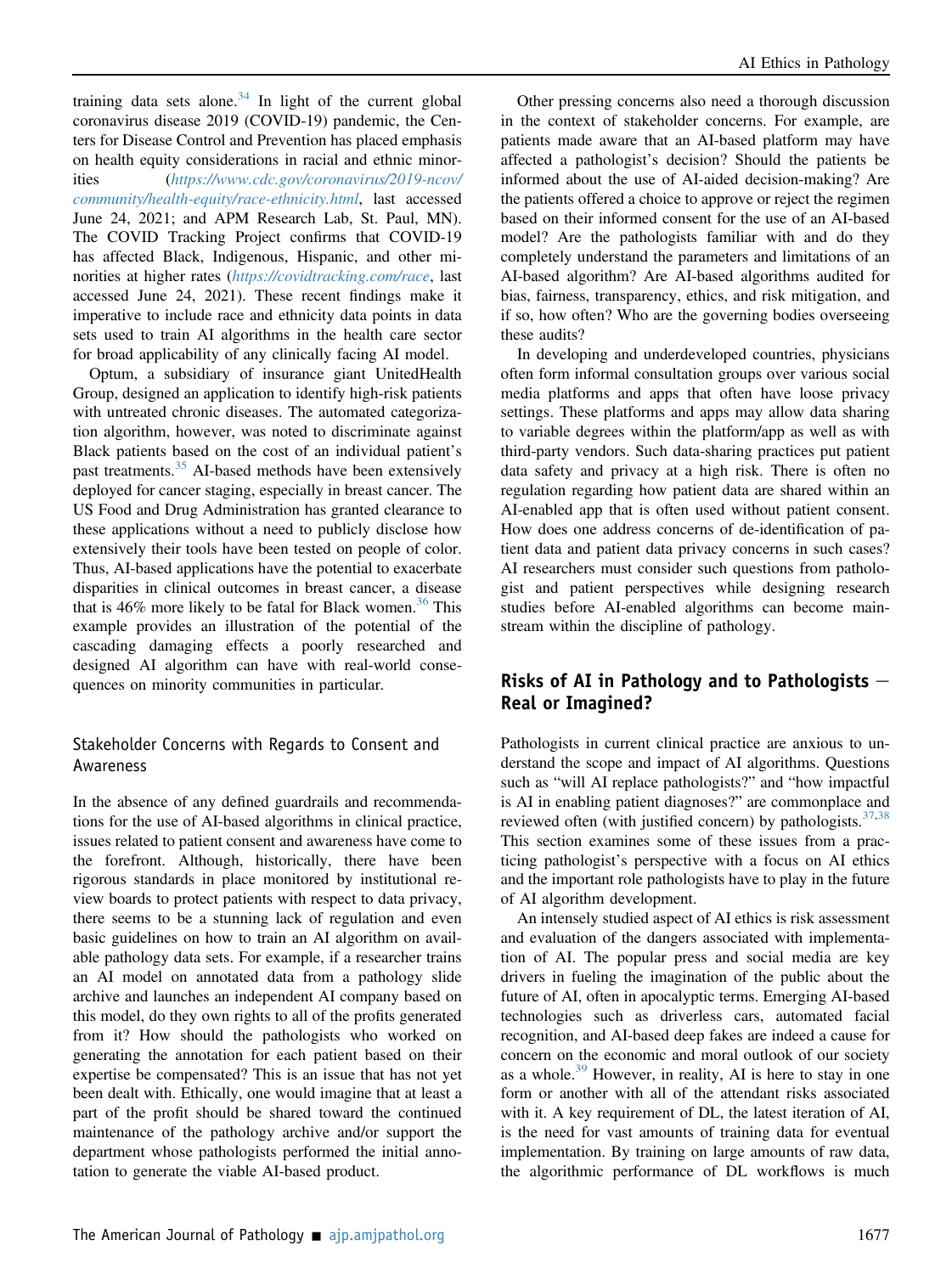better compared with that achieved by previous ADM approaches. In contrast to previous machine learning algorithms, DL algorithms are able to work on both structured (eg, laboratory data) and unstructured (eg, pathologist reports) data to create ADM models capable of attaining high levels of prediction accuracy.

A commonly held notion is that the laboratory-generated data influence 70% of all clinical decisions. $40$  Although the accuracy of this claim is contested, it is undeniable that laboratory-generated data (both clinical and anatomic) comprise a significant portion of the quantitative data asso-ciated with a patient's electronic health record.<sup>[40](#page-10-17)</sup> The ready availability of a significant amount of structured and unstructured clinical data in pathology archives and databases is highly attractive to AI researchers (and potential unscrupulous actors) to leverage laboratory-generated data for purposes of benefit (and harm), constituting a potential risk to patient safety. Pathologists, as custodians of laboratory data, will be at the center of heated debates on issues of patient data ownership for purposes of AI research in the future. The profession of pathology must be ready for this battle.

Assessing risk outcomes associated with AI research implementation is a key concern of AI ethicists and has attracted the attention of well-known luminaries such as Elon Musk. In fact, there are specific institutes dedicated to enabling such risk assessments and are populated by subject matter experts from different fields (eg, Machine Intelligence Research Institute, <https://intelligence.org>, and the Future of Humanity Institute, <https://www.fhi.ox.ac.uk>, both last accessed June 24, 2021). As AI research into pathology accelerates, there is a significant opportunity for practicing pathologists to contribute toward such risk assessments to understand the broader implications of AI algorithms within pathology and patient management. Some of these risks (with a specific focus on pathology) are discussed here. We focus on two key issues related to AI risks in pathology: risk potential of AI to the pathologist workforce and risk impact of AI to the practice of pathology itself.

#### Underestimating the Risks of AI to Pathology

Research into medical applications of AI is proceeding rapidly. Radiology is perhaps at the forefront of many of these AI imaging initiatives. However, other case studies of AI health care applications such as AI-enabled natural language processing in clinical electronic health record text evaluation and AI-based analysis of whole slide images in digital pathology are also moving forward.<sup>[1,](#page-9-0)[41](#page-10-18)-[43](#page-10-18)</sup> Economic incentives of low-cost health care also drive commercial AI research efforts. Workforce automation is a key economic driver for many industry-driven AI initiatives to reduce the overall costs.

Traditionally, pathologists have relied heavily on experience and gestalt in rendering diagnoses. To the extent pathologists are unwilling to move on from simply rendering a diagnosis based on visual impression, the risk of AI over the next decade to such practitioners is nonnegligible. AI techniques such as DL are beginning to outperform humans in certain image-based tasks, particularly those that involve a quantitation component. Pathologists must thus expand the scope of their practices and be more integrated within the overall clinical care of the patient. This includes adopting accessory techniques such as molecular, clinical, and epidemiologic data into providing comprehensive diagnoses for each patient. Future pathology practitioners must develop skills to synthesize information from multiple sources to provide integrated prognostic and even established high-level therapeutic National Comprehensive Cancer Network guidelines within their reports. Humans have the unique ability to synthesize information across different domains of knowledge with relative ease. In contrast, cross-domain integration is an ability that AI algorithms lack currently. It is this shortcoming of AI that human pathologists must capitalize on to improve the scope of pathology practice and stay uniquely relevant to the practice of medicine.

At the pathology practice level, it is also inevitable that the analytical instruments used by pathologists and laboratories will adopt increasing degrees of AI-enabled automation. Some examples of such AI-enabled automation would include providing first-pass oversight of the diagnostic algorithmic outputs, AI-based quality assurance of laboratory data, and automated assessments in high-volume clinical laboratory tests. In the majority of these instances, such developments would be driven primarily by the companies responsible for the instrument development. This may limit the impact an end-user pathologist or a laboratory has directly on the AI-enabled instrumentation development process. However, as an end-user customer, ideally, pathologists could significantly influence the adoption of such AI-enabled laboratory instrumentation into clinical practice by adopting due diligence for AI technologies and risk assessments based on principles of ethical AI. Thus, an awareness of issues surrounding algorithmic bias and ethical AI should be kept in the forefront while evaluating instruments and technologies in pathology practices. Active development of the guidelines of ethical AI and norms of assessment by professional organizations (eg, CAP) would raise awareness among pathologists that could help to mitigate the risks of adoption of AI-enabled technologies into clinical practice in the future. Pathologists and administrators must be aware of the subtle, unanticipated risks posed by AI algorithms in issues related to patient data privacy and the potential of AI-enabled technologies to (unconsciously) deviate from established pathology practice guidelines. The need for a wary and cautious eye on quality and process control by pathologists is unlikely to be automated away anytime soon.

#### Overestimating the Risks of AI to Pathology

AI has enabled some truly impressive advances in automation of narrowly defined tasks, particularly through the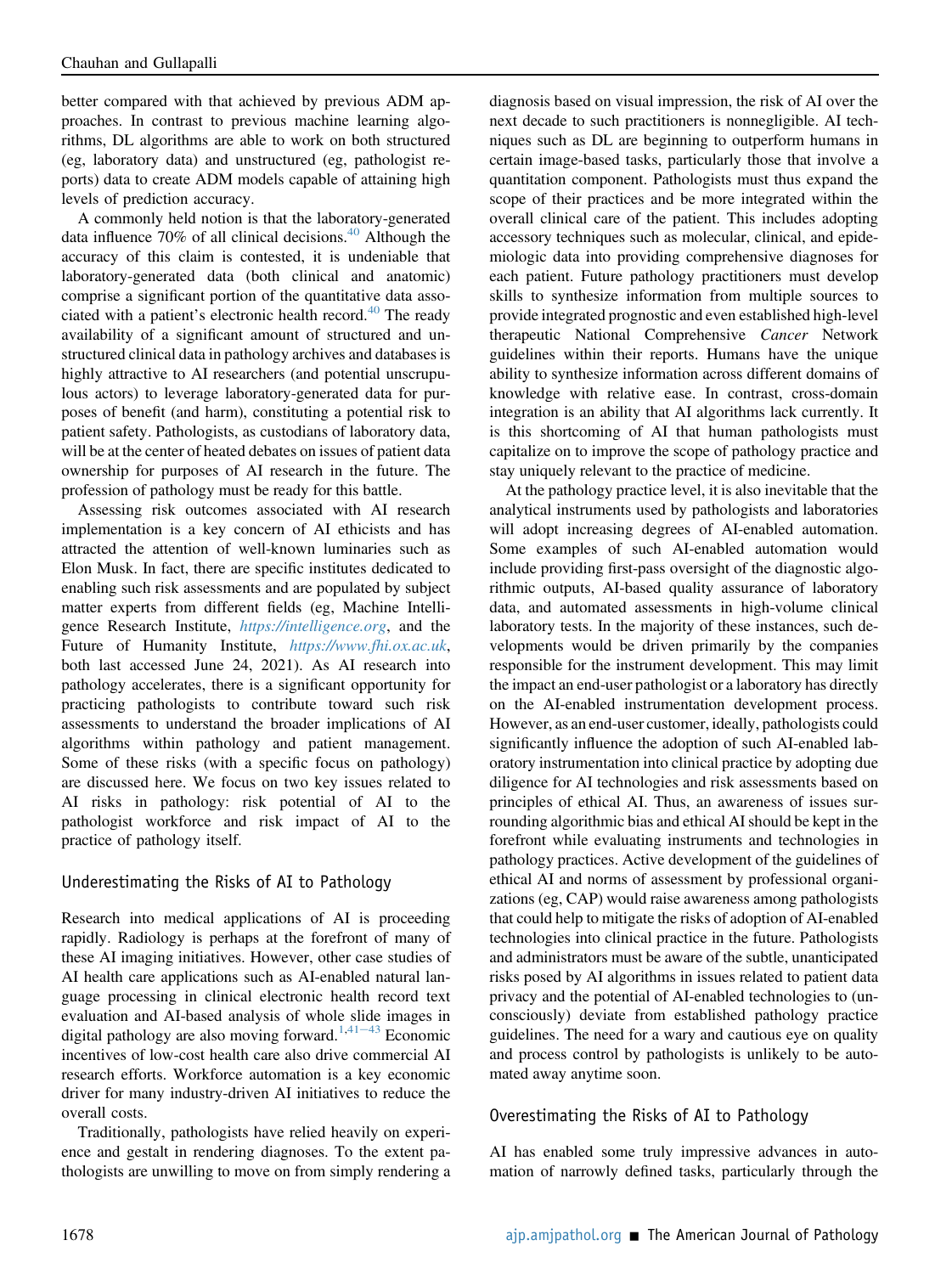use of DL-based approaches. However, it would be a stretch to say that AI in its current form is human-like in its capabilities. In fact, many experts are also of the opinion (perhaps pejoratively) that DL is no more than an extremely efficient statistical means to fit data. True human-like AI (also known as strong AI, AI-hard, or AI-complete), capable of emulating human-like awareness and decision-making capabilities, is unlikely to become a reality for decades to come.<sup>[44](#page-10-19)[,45](#page-10-20)</sup> Within the context of pathology, an AI algorithm capable of replacing the skills of a highly trained human pathologist is also highly unlikely to come to pass anytime soon. Current DL techniques perform exceedingly well in addressing narrowly defined and well-formed questions in pathology with strict boundaries of performance. $^{44,45}$  $^{44,45}$  $^{44,45}$  $^{44,45}$  Pathologists must be wary of the hype and oversell commonly associated with AI research studies, while assessing the claims made by AI researchers. The hype associated with AI has been a well-known issue since the 1960s. AI research has passed through multiple boom and bust cycles when the ambitious goals of AI researchers failed to pan out. $44,45$  $44,45$ Although it feels as if the recent advances in computer hardware, networking, and data storage capacity may have allowed the field to turn a corner, DL techniques may still prove to be part of one such hype cycle playing itself out now. Although AI technologies are no doubt improving in each successive cycle of development, AI-driven technologies need to clear a very high bar before they are ready for widespread application in patient health care.

It is instructive to review the study by Frey and Osbourne,  $46$ which assessed the impact of AI technology on workforce displacement in >700 professions in the United States. Physicians working in health care were the 15th least likely profession to be affected by AI automation, with an assigned low probability score of 0.0042. This finding is not unexpected, as the nature of work performed by physicians is complex, interactive, cross-domain, and multifaceted. Pathologists must thus actively seek skills and expertise to enable crossdomain relevancy in medicine. It is often discussed that, though AI may not replace pathologists, pathologists who know little about AI may be replaced in the future.

The laboratory workflow processes will likely see increased automation with incorporation of AI algorithms at various steps; however, the pace of change is expected to be at best incremental. Instrument vendors in health care are by nature cautious. Regulatory oversight by the US Food and Drug Administration will also ensure that evolution is gradual. Labor-intensive and uncompensated steps in laboratory workflow are the areas in which AI-enabled automation will likely be implemented first to improve overall process efficiencies. Equally, one may predict newer job opportunities within AI-enabled pathology to develop, deploy, and maintain these automated AI workflows in the future. However, the specifics of such development are not yet clear.

In summary, the profession of pathology and laboratory medicine must be well-informed of the potential risks

associated with AI. The only thing predictable about the AIenabled future of pathology automation is that it is unpredictable. By adopting a proactive stance toward these technological developments within the AI space, pathologists can be at the forefront of mitigating the risks posed by AI while benefiting from its potential advantages. Awareness of issues of AI ethics will ensure that the balanced and informed viewpoint of pathologists is incorporated into the development of AI-enabled technologies in the field of pathology.

## Institutional Frameworks to Enable Ethical AI in Pathology

Spending on health care worldwide was estimated at approximately \$9 trillion in 2014 and is projected to grow to approximately \$24 trillion by the year  $2040^{47}$  $2040^{47}$  $2040^{47}$  In 2019, the United States spent approximately \$3.8 trillion, accounting for nearly 17.7% of its national gross domestic product. The United States also had the highest health care expenditures per person (approximately \$11,582) in the world, which is nearly double compared with that of the second most expensive country for health care (The American Medical Association, [https://www.ama-assn.org/about/research/](https://www.ama-assn.org/about/research/trends-health-care-spending) [trends-health-care-spending](https://www.ama-assn.org/about/research/trends-health-care-spending), last accessed June 24, 2021). Naturally, there is an increasing push for automation to reduce health care costs. The economic incentives of lowering such costs are directly aligned with the potential of AI to help with this process.

Pathologists and laboratory medicine can expect to be squarely in the middle of the upcoming scramble to mine patient health care data at scale to enable AI workflows in health care. Although the ultimate value of such approaches remains to be determined, it will not impede the desire to acquire patient data for research and commercial purposes. The quantitative (clinical pathology) and (semi) structured (anatomic pathology) data formats are highly attractive to AI and machine learning researchers to assess the efficacy of AI algorithms in health care. An important emerging question pertains to the ownership of patient data. Ultimately, who owns patient data? Is it the patients themselves? Is it the institution where the data are held? Do pathologists who generate and curate the extensive data residing in the institutional databases have any intellectual property rights over the potential payoffs of collaborative AI algorithm development? Is it even ethical to consider patient data as something that is ownable with initiatives to mine it by using AI?

Conundrums such as these are likely to continue to confront pathology practice over the next decade. Professional organizations such as CAP and the American Society of Clinical Pathology have a key role to play in guiding the ethical development of AI in a manner that is appropriate to the practice of pathology. In the next subsections, a basic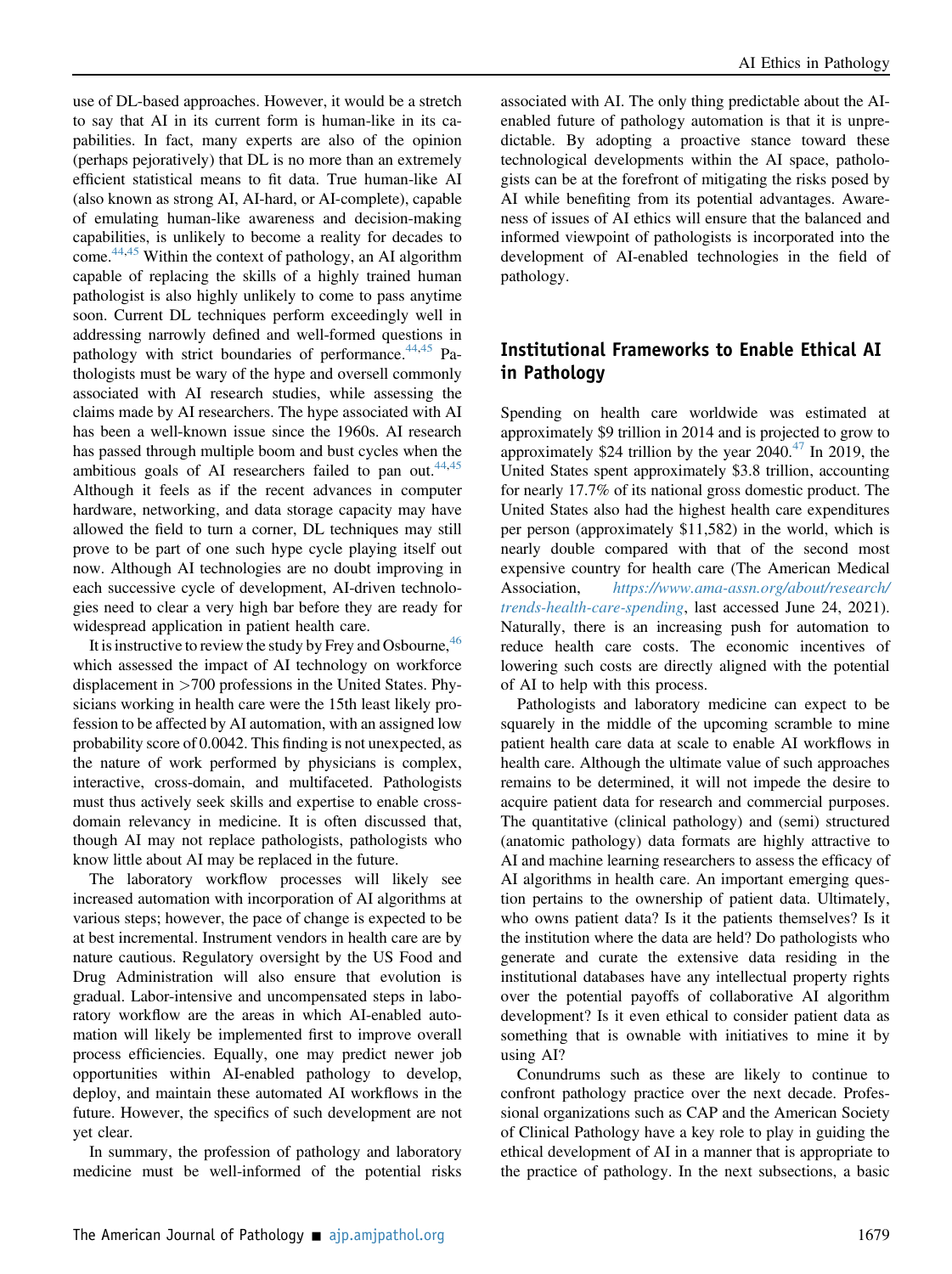framework of three key principles governing AI ethics within the specialty of pathology is described.

#### <span id="page-7-0"></span>**Transparency**

A key element driving AI and ADM research ethics since the early 1960s is the idea of radical transparency. $48,49$  $48,49$ Algorithmic transparency may be defined as open availability of all information pertaining to the working of an AI algorithm. AI algorithmic transparency enables the interactive and relational assessment (moral and ethical) of the way an AI algorithm functions and, eventually, affects the enduser. Generally, transparency is defined as the robust and open availability of all information content related to the function and interactions within a system, both human and non-human. $49,50$  $49,50$  $49,50$  In health care-associated AI research, it is important to implement radical transparency due to the significant impact of ADM on a patient's health care. $48,51$  $48,51$  In pathology, an active area of research interest is the use of DL algorithms as agents to aid the anatomic pathologist's workflow. Questions such as "can DL AI algorithms identify a disease process as efficiently as a human pathologist?" underpin much of the AI research efforts into pathology. Ironically, however, much of the inner workings of DL al-gorithms remain unknown.<sup>[39](#page-10-16)</sup> When training a DL algorithm on a set of images (anatomic pathology or otherwise) or any other data, the precise imaging data features used by a DL algorithm to identify and discriminate between different target categories is obscure. Thus, in essence, DL algorithms are currently a black box. In light of this, one must ponder when, if ever, we might be confident enough in trusting an ADM process with life-and-death decisions that are commonplace in the health care domain. Pathologists make such critical calls on a daily basis. Will we ever trust any such call made by an AI algorithm? This is an issue that remains to be answered. What is indisputable, however, is that AI and ADM algorithms exhibit an ever-increasing capability to identify and predict patterns to near human (or better) accuracies in a variety of fields. $<sup>2</sup>$  $<sup>2</sup>$  $<sup>2</sup>$  It may well turn</sup> out that the performance characteristics of DL algorithms are so well established in the future that we may implicitly trust them without a detailed understanding of their inner workings. However, a transparent development process is the key to achieving general acceptance of the AI technologies in the pathology workflow.

Beyond the use of AI and ADM for mere diagnostic purposes, there are multiple pathology domains in which issues of AI transparency are likely to play an important role in the decade ahead. AI transparency will be critical while seeking to implement algorithmically enabled clinical workflow in a health institution. Although one may rely on the US Food and Drug Administration to provide overall regulatory supervision, it is institutions and pathologists who will be eventually responsible and liable for real-world outcomes. Thus, it is incumbent on the industry to provide transparency of the ADM process during the development and implementation phases of an AI algorithm. Due to the potential for AI to constantly learn as a part of the workflow, developers and vendors must make two-way communication of the AI performance a routine part of their normal implementation protocols with end-users. As the AI and ADM protocols are upgraded iteratively, radical transparency must also be maintained to protect patient health.

Another scenario in which one can envision the need for transparency is in the data used to test and train as a part of the AI development process. AI trained on a local data set may not necessarily translate at a global implementation level. Transparency of such information will inform the pathologists of potential variability in the performance of the ADM and AI model in the local context and allow them to adjust accordingly. Equally, pathologists must be trained to recognize and deal with such issues. Over the next decade, as our understanding of the use and benefits of health care AI expands, our notions and expectations of AI and ADM transparency will also evolve in tandem.

#### Accountability

A natural corollary of transparency in AI is accountability. Accountability pertains to both human and non-human factors and their interactions alike. Additional details on this topic are provided in the article by Kroll.<sup>[52](#page-10-27)</sup> Current AI research initiatives in pathology focus on the eventual use of AI algorithms as an assistant in the normal pathology workflow. This may be attributed to the complexity of a normal pathology workflow process, and reflects the reluctance of AI researchers and industry to accept full accountability in the final decision-making process. Accountability is a shared transactional concept involving multiple entities such as the AI algorithm, the humans responsible for the health care decision process (eg, clinician and/or pathologists), and, finally, the institution implementing the AI-enabled workflow process. The eventual goal of a shared accountability process is to assign appropriate answerability as part of the normal health care delivery. Accountability may be either desired or undesired in the form of a reward for the beneficial outcome or blame for a non-beneficial outcome, respectively. However, the need for a formal accountability process in place when considering the implementation of AI-enabled workflows, including pathology is key. This includes formal documentation of accountability hierarchy at an institution and oversight detailing as to who is responsible for what and what outcomes are anticipated due to the implementation and use of algorithmic health care AI. $49,51,53,54$  $49,51,53,54$  $49,51,53,54$  $49,51,53,54$  In addition, periodic review and updating of the institutional AI accountability protocols are mandatory to reflect the current state of knowledge of the health care AI processes, which itself is constantly evolving. The black box nature of the neural networks was alluded to above (*[Transparency](#page-7-0)*). In health care, in which patient safety is paramount, such a black box scenario of an AI algorithm mandates the need for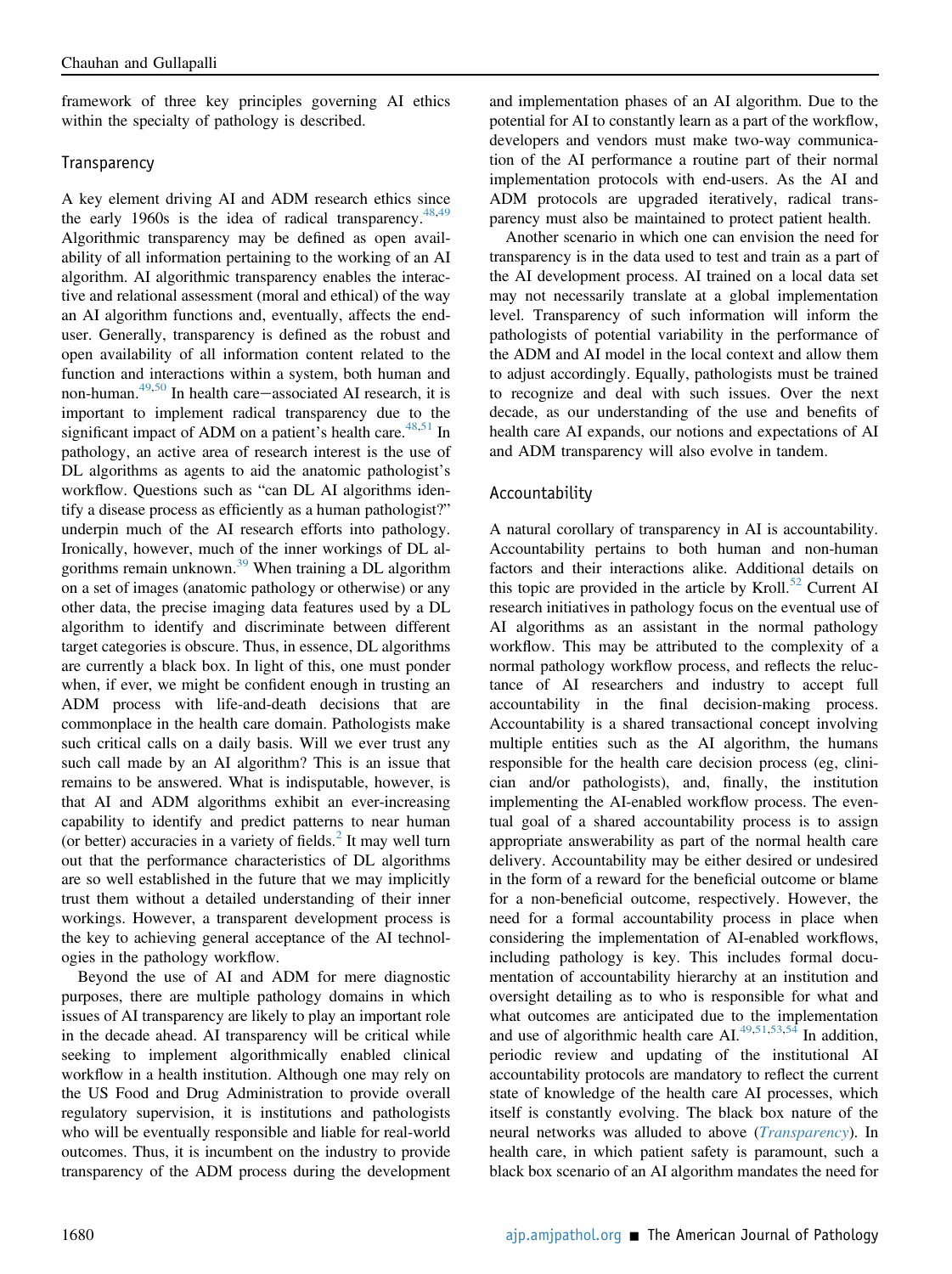clearly defined hierarchies of accountability to ensure safe patient outcomes over the long term. In seeking to establish use of AI technologies within the field of pathology, one must establish the different tiers of accountability associated with the use of AI algorithms within an institution. This include the AI algorithm vendors, the human pathologists using AI technologies, and the institutions adopting AI themselves. Both physicians and institutions must be accountable for the use of AI in an ethical manner and share an equitable burden for the successful long-term use of AI/ ADM in patient health care. $49,51,53,54$  $49,51,53,54$  $49,51,53,54$  $49,51,53,54$ 

#### Governance

The third leg of the proposed framework for AI ethics in pathology relates to governance. The potential impact of AI and ADM tools creates enormous financial incentives for research and commercial interests in health care. AI has the potential to change the practice of health care delivery in the next decade, but it can also pose temptations for unethical entities to take advantage of shortcuts. Establishing and enforcing rules underpinning the governance of AI and policy will be critical to the moral and ethical implementation of AI and ADM in health care. Rules guiding the governance will thus need to be implemented at multiple scales: national, professional, and institutional. At a national level, the European Union has been proactive in instituting rules governing data ownership and privacy, in marked contrast to the practice in the United States, where regulation is highly lax. The rules implemented by the European Union in May 2018 are part of a framework known as the General Data Protection Regulation (<https://gdpr.eu>, last accessed June 24, 2021). This framework is directed toward countering the overwhelming power of the large tech giants that are at the leading edge of AI and ADM research. Similar policies are likely to be adopted globally over the next decade to ensure data privacy rights while harnessing the benefits of AI in a fair and egalitarian manner. More pertinent to the current review is the role of professional pathology societies in guiding the development and implementation of AI and ADM.

As domain experts, AI researchers, engineers, and scientists have been at the forefront of assessing the ethics aspects of AI and ADM and the wider impact of the technology. A majority of AI researchers and engineers are professionally affiliated with organizations such as the Institute for Electrical and Electronics Engineers, which has created a Global Initiative on Ethics of Autonomous and Intelligent Systems under the title Ethically Aligned Design (<https://ethicsinaction.ieee.org> and [https://standards.ieee.org/content/dam/ieee-standards/](https://standards.ieee.org/content/dam/ieee-standards/standards/web/documents/other/ead1e.pdf) [standards/web/documents/other/ead1e.pdf](https://standards.ieee.org/content/dam/ieee-standards/standards/web/documents/other/ead1e.pdf), last accessed June 24, 2021). The science and ethics of AI are frequently represented at cutting-edge technical engineering conferences such as the Association for Advancement of AI and the ACM Conference on Fairness, Accountability and Transparency. However, there is increasing realization that

individuals (ie, engineers and AI researchers) who are involved in the development of the AI technology, also cannot simultaneously be the arbiters of the ethics of these technologies. Therefore, it will be necessary to incorporate the voices of the end-users of these technologies into the development process. For example, physicians may be wellpositioned to understand the long-term impact of AI and ADM usage on patient outcomes within an AI-enabled clinical decision support system.[29,](#page-10-6)[42](#page-10-30) Similarly, a radiologist may be better positioned to understand the weaknesses of an AI algorithm while incorporating clinical information into an AI-enhanced radiologic technique.<sup>14</sup> Due to the interdisciplinary and transformative nature of AI and ADM technology, non-AI technical expert voices (physicians, lawyers, and lawmakers) are required to participate in building a framework of AI ethics to provide domainspecific expertise. $5,55$  $5,55$ 

Our colleagues in radiology at the American College of Radiology have been at the forefront of launching AIcentric initiatives in the practice of radiology. ACR AI-LAB is an American College of Radiology initiative to educate radiologists in the use and implementation of AI tools.<sup>[14](#page-9-10)</sup> This course aims to empower radiologists with the basic knowledge to participate directly in the creation, validation, and use of health care AI. CAP also has similar early-phase initiatives within pathology AI. Through the creation of various AI and technology committees, the mandate of the CAP AI committee is to create a broad pathology-centric AI strategy. In addition, the committee aims to provide subjectmatter expertise to CAP councils and enable the creation of AI laboratory standards in pathology. We propose that AI ethics must be a core component of the mandate of this committee moving forward. As more of AI and ADM technologies are incorporated into pathology workflows, pathologists must be at the table to guide the development of these technologies in a manner that aligns with the core principles of the profession of pathology. Finally, institutions employing pathologists (ie, universities and clinical practices) also must be actively engaged in helping to build a framework of AI ethics that is meaningful in a local context. This would involve initiatives such as the implementation of professional norms and of creating procedural guidelines for the adoption of ethical AI workflows within an institution. Effectiveness of ethical AI initiatives depends on the awareness of its importance, periodic review and oversight, and reinforcement of the saliency of this issue to employees (clinical and nonclinical health care workers) in general.

In summary, this review discusses three foundational frameworks to enable and guide ethical AI in specialty of pathology: transparency, accountability, and governance. These three core principles represent a starting point for adoption of AI- and ADM-based initiatives in pathology at an institutional level. As the science of AI evolves, pathologists must review and adopt additional measures to enable the ethical AI usage in pathology practice in a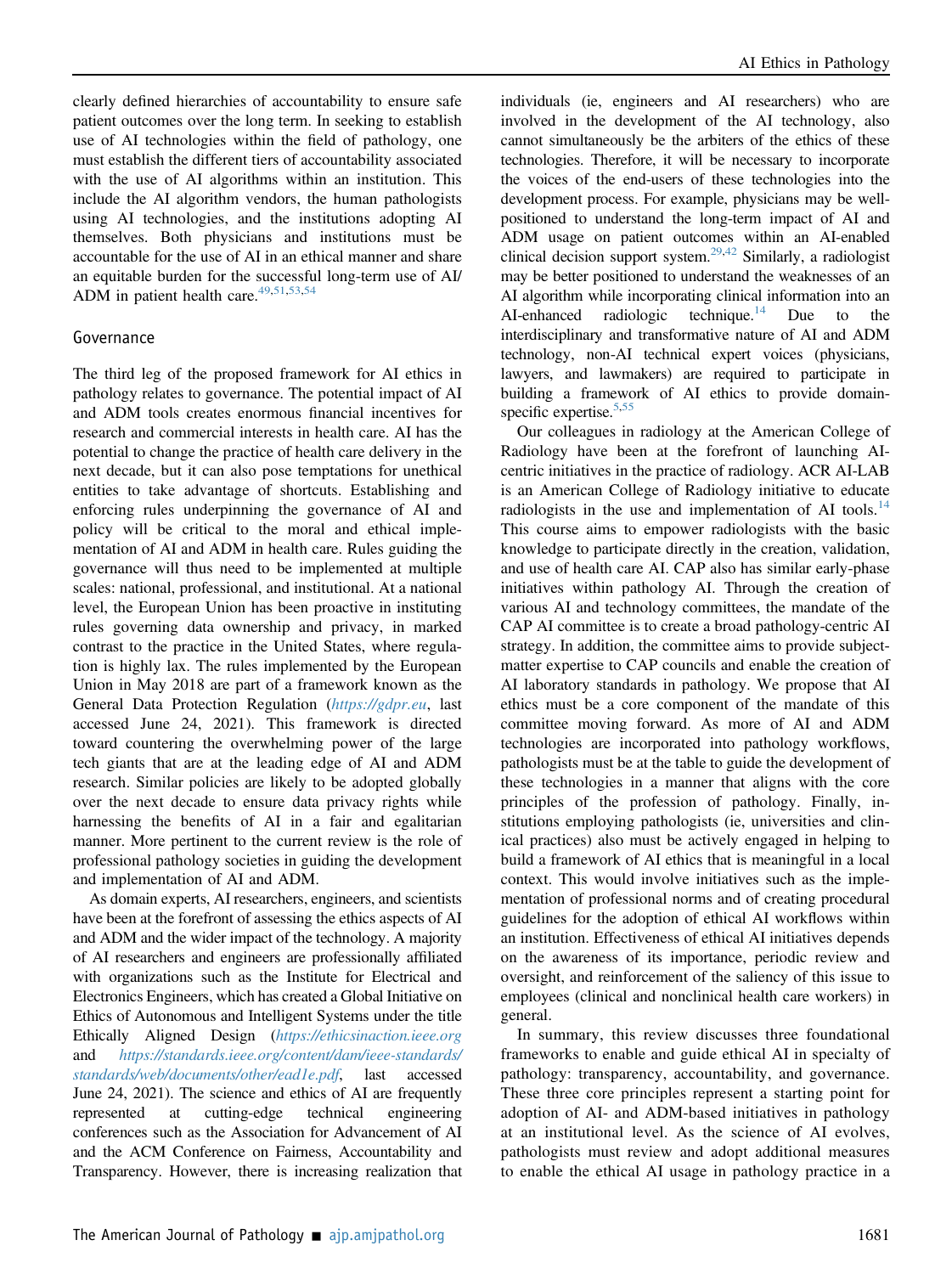manner that benefits patients. Also, as end-users of powerful data-centric technologies of AI and ADM and as custodians of structured patient data repositories within the field of medicine, pathologists are in a strong position to drive the adoption of ethical health care AI in the future.

### Conclusions

AI research and the ethical implications of AI have become areas of great interest across various scientific fields, including health care. This review, highlights some of the ethical issues that a researcher needs to consider while conducting AI research in pathology. These include factors such as race, sex, and ethnicity, which play a key role in pathology AI research designs and outcomes. Multiple examples are described showing that neglecting these factors leads to a downstream exacerbation of existing inequities in health care delivery. This is particularly important in pathology, which serves as the big data repository of quantitative (and imaging) data measures of patient progress in the practice of medicine and has a central role in personalized patient care. Potential risk scenarios associated with the use of AI in the field of pathology are reviewed. Even though AI pathology is in its infancy, it behooves the profession to be aware of the potential risks posed by AI workflows to the practice of pathology. By improving awareness of such risks, pathologists can help guide the careful development of these technologies to benefit patients while minimizing potential downsides. Finally, three key foundational principles of AI ethics are discussed for the professional organizations to adapt to enable the development of AI within the field of pathology: transparency, accountability, and governance. This framework merely represents a starting point for the development of ethical AI in pathology at an institutional and organizational level. As the impact of AIenabled workflows in pathology continues to increase over the next decade, more elements need to be added to the pathology AI ethics framework in accordance with the specific needs of the field of pathology. Pathologists have a critical role in enabling AI-based workflows in the laboratory and must have a seat at the table to guide the development and implementation of ethical AI and ADM within the practice of pathology. AI- and ADM-based workflows may create incredibly powerful new approaches for the practice of medicine. Pathologists must leverage this oncein-a-generation opportunity to be key drivers of this emerging paradigm shift within the practice of medicine.

### Acknowledgment

We thank Dr. Stanley Cohen for critically reviewing select sections of this review.

#### References

- <span id="page-9-0"></span>1. [Rajkomar A, Oren E, Chen K, Dai AM, Hajaj N, Hardt M, Liu PJ,](http://refhub.elsevier.com/S0002-9440(21)00303-5/sref1) [Liu X, Marcus J, Sun M, Sundberg P, Yee H, Zhang K, Zhang Y,](http://refhub.elsevier.com/S0002-9440(21)00303-5/sref1) [Flores G, Duggan GE, Irvine J, Le Q, Litsch K, Mossin A, Tansuwan J,](http://refhub.elsevier.com/S0002-9440(21)00303-5/sref1) [Wang, Wexler J, Wilson J, Ludwig D, Volchenboum SL, Chou K,](http://refhub.elsevier.com/S0002-9440(21)00303-5/sref1) [Pearson M, Madabushi S, Shah NH, Butte AJ, Howell MD, Cui C,](http://refhub.elsevier.com/S0002-9440(21)00303-5/sref1) [Corrado GS, Dean J: Scalable and accurate deep learning with elec](http://refhub.elsevier.com/S0002-9440(21)00303-5/sref1)[tronic health records. NPJ Digit Med 2018, 1:18](http://refhub.elsevier.com/S0002-9440(21)00303-5/sref1)
- <span id="page-9-1"></span>2. [Rajkomar A, Dean J, Kohane I: Machine learning in medicine. N](http://refhub.elsevier.com/S0002-9440(21)00303-5/sref2) [Engl J Med 2019, 380:1347](http://refhub.elsevier.com/S0002-9440(21)00303-5/sref2)-[1358](http://refhub.elsevier.com/S0002-9440(21)00303-5/sref2)
- <span id="page-9-2"></span>3. [Beam AL, Kohane IS: Big data and machine learning in health care.](http://refhub.elsevier.com/S0002-9440(21)00303-5/sref3) [JAMA 2018, 319:1317](http://refhub.elsevier.com/S0002-9440(21)00303-5/sref3)-[1318](http://refhub.elsevier.com/S0002-9440(21)00303-5/sref3)
- <span id="page-9-3"></span>4. [Bukowski M, Farkas R, Beyan O, Moll L, Hahn H, Kiessling F,](http://refhub.elsevier.com/S0002-9440(21)00303-5/sref4) [Schmitz-Rode T: Implementation of eHealth and AI integrated di](http://refhub.elsevier.com/S0002-9440(21)00303-5/sref4)[agnostics with multidisciplinary digitized data: are we ready from an](http://refhub.elsevier.com/S0002-9440(21)00303-5/sref4) [international perspective? Eur Radiol 2020, 30:5510](http://refhub.elsevier.com/S0002-9440(21)00303-5/sref4)-[5524](http://refhub.elsevier.com/S0002-9440(21)00303-5/sref4)
- <span id="page-9-4"></span>5. [Vayena E, Salathé M, Madoff LC, Brownstein JS: Ethical challenges](http://refhub.elsevier.com/S0002-9440(21)00303-5/sref5) [of big data in public health. PLoS Comput Biol 2015, 11:e1003904](http://refhub.elsevier.com/S0002-9440(21)00303-5/sref5)
- <span id="page-9-5"></span>6. [Cohen IG, Amarasingham R, Shah A, Xie B, Lo B: The legal and](http://refhub.elsevier.com/S0002-9440(21)00303-5/sref6) [ethical concerns that arise from using complex predictive analytics in](http://refhub.elsevier.com/S0002-9440(21)00303-5/sref6) [health care. Health Aff \(Millwood\) 2014, 33:1139](http://refhub.elsevier.com/S0002-9440(21)00303-5/sref6)-[1147](http://refhub.elsevier.com/S0002-9440(21)00303-5/sref6)
- <span id="page-9-6"></span>7. [Madabhushi A, Lee G: Image analysis and machine learning in digital](http://refhub.elsevier.com/S0002-9440(21)00303-5/sref7) [pathology: challenges and opportunities. Med Image Anal 2016, 33:](http://refhub.elsevier.com/S0002-9440(21)00303-5/sref7)  $170 - 175$  $170 - 175$  $170 - 175$
- <span id="page-9-7"></span>8. [Niazi MKK, Parwani AV, Gurcan MN: Digital pathology and arti](http://refhub.elsevier.com/S0002-9440(21)00303-5/sref8)fi[cial intelligence. Lancet Oncol 2019, 20:e253](http://refhub.elsevier.com/S0002-9440(21)00303-5/sref8)-[e261](http://refhub.elsevier.com/S0002-9440(21)00303-5/sref8)
- <span id="page-9-9"></span>9. [Shen D, Wu G, Suk H-I: Deep learning in medical image analysis.](http://refhub.elsevier.com/S0002-9440(21)00303-5/sref9) Annu Rev Biomed Eng  $2017$ ,  $19:221-248$  $19:221-248$
- <span id="page-9-8"></span>10. Stenzinger A, Alber M, Allgäuer M, Jurmeister P, Bockmayr M, Budczies J, Lennerz J, Eschrich J, Kazdal D, Schirmacher P, Wagner AH, Tacke F, Capper D, Müller K-R, Klauschen F: Artificial intelligence and pathology: from principles to practice and future applications in histomorphology and molecular profiling. Semin Cancer Biol 2021, [Epub ahead of print] doi:[10.1016/j.semcancer.](https://doi.org/10.1016/j.semcancer.2021.02.011) [2021.02.011](https://doi.org/10.1016/j.semcancer.2021.02.011)
- 11. [Miotto R, Wang F, Wang S, Jiang X, Dudley JT: Deep learning for](http://refhub.elsevier.com/S0002-9440(21)00303-5/sref11) [healthcare: review, opportunities and challenges. Brief Bioinform](http://refhub.elsevier.com/S0002-9440(21)00303-5/sref11) [2018, 19:1236](http://refhub.elsevier.com/S0002-9440(21)00303-5/sref11)-[1246](http://refhub.elsevier.com/S0002-9440(21)00303-5/sref11)
- 12. [Abels E, Pantanowitz L, Aeffner F, Zarella MD, van der Laak J,](http://refhub.elsevier.com/S0002-9440(21)00303-5/sref12) [Bui MM, Vemuri VN, Parwani AV, Gibbs J, Agosto-Arroyo E,](http://refhub.elsevier.com/S0002-9440(21)00303-5/sref12) [Beck AH, Kozlowski C: Computational pathology de](http://refhub.elsevier.com/S0002-9440(21)00303-5/sref12)finitions, best [practices, and recommendations for regulatory guidance: a white paper](http://refhub.elsevier.com/S0002-9440(21)00303-5/sref12) [from the Digital Pathology Association. J Pathol 2019, 249:286](http://refhub.elsevier.com/S0002-9440(21)00303-5/sref12)-[294](http://refhub.elsevier.com/S0002-9440(21)00303-5/sref12)
- 13. [Komura D, Ishikawa S: Machine learning methods for histopatho](http://refhub.elsevier.com/S0002-9440(21)00303-5/sref13)[logical image analysis. Comput Struct Biotechnol J 2018, 16:34](http://refhub.elsevier.com/S0002-9440(21)00303-5/sref13)-[42](http://refhub.elsevier.com/S0002-9440(21)00303-5/sref13)
- <span id="page-9-10"></span>14. [Langlotz CP, Allen B, Erickson BJ, Kalpathy-Cramer J, Bigelow K,](http://refhub.elsevier.com/S0002-9440(21)00303-5/sref14) [Cook TS, Flanders AE, Lungren MP, Mendelson DS, Rudie JD,](http://refhub.elsevier.com/S0002-9440(21)00303-5/sref14) [Wang G, Kandarpa K: A roadmap for foundational research on](http://refhub.elsevier.com/S0002-9440(21)00303-5/sref14) artifi[cial intelligence in medical imaging: from the 2018 NIH/R-](http://refhub.elsevier.com/S0002-9440(21)00303-5/sref14)[SNA/ACR/The Academy Workshop. Radiology 2019, 291:781](http://refhub.elsevier.com/S0002-9440(21)00303-5/sref14)-[791](http://refhub.elsevier.com/S0002-9440(21)00303-5/sref14)
- <span id="page-9-11"></span>15. [Louis DN, Feldman M, Carter AB, Dighe AS, Pfeifer JD, Bry L,](http://refhub.elsevier.com/S0002-9440(21)00303-5/sref15) [Almeida JS, Saltz J, Braun J, Tomaszewski JE, Gilbertson JR,](http://refhub.elsevier.com/S0002-9440(21)00303-5/sref15) [Sinard JH, Gerber GK, Galli SJ, Golden JA, Becich MJ: Computa](http://refhub.elsevier.com/S0002-9440(21)00303-5/sref15)[tional pathology: a path ahead. Arch Pathol Lab Med 2016, 140:](http://refhub.elsevier.com/S0002-9440(21)00303-5/sref15)  $41 - 50$  $41 - 50$  $41 - 50$
- <span id="page-9-12"></span>16. [Min S, Lee B, Yoon S: Deep learning in bioinformatics. Brief Bio](http://refhub.elsevier.com/S0002-9440(21)00303-5/sref16)inform 2017,  $18:851-869$  $18:851-869$
- <span id="page-9-13"></span>17. [Diao JA, Wang JK, Chui WF, Mountain V, Gullapally SC,](http://refhub.elsevier.com/S0002-9440(21)00303-5/sref17) [Srinivasan R, Mitchell RN, Glass B, Hoffman S, Rao SK,](http://refhub.elsevier.com/S0002-9440(21)00303-5/sref17) [Maheshwari C, Lahiri A, Prakash A, McLoughlin R, Kerner JK,](http://refhub.elsevier.com/S0002-9440(21)00303-5/sref17) [Resnick MB, Montalto MC, Khosla A, Wapinski IN, Beck AH,](http://refhub.elsevier.com/S0002-9440(21)00303-5/sref17) [Elliott HL, Taylor-Weiner A: Human-interpretable image features](http://refhub.elsevier.com/S0002-9440(21)00303-5/sref17) [derived from densely mapped cancer pathology slides predict diverse](http://refhub.elsevier.com/S0002-9440(21)00303-5/sref17) [molecular phenotypes. Nat Commun 2021, 12:1613](http://refhub.elsevier.com/S0002-9440(21)00303-5/sref17)